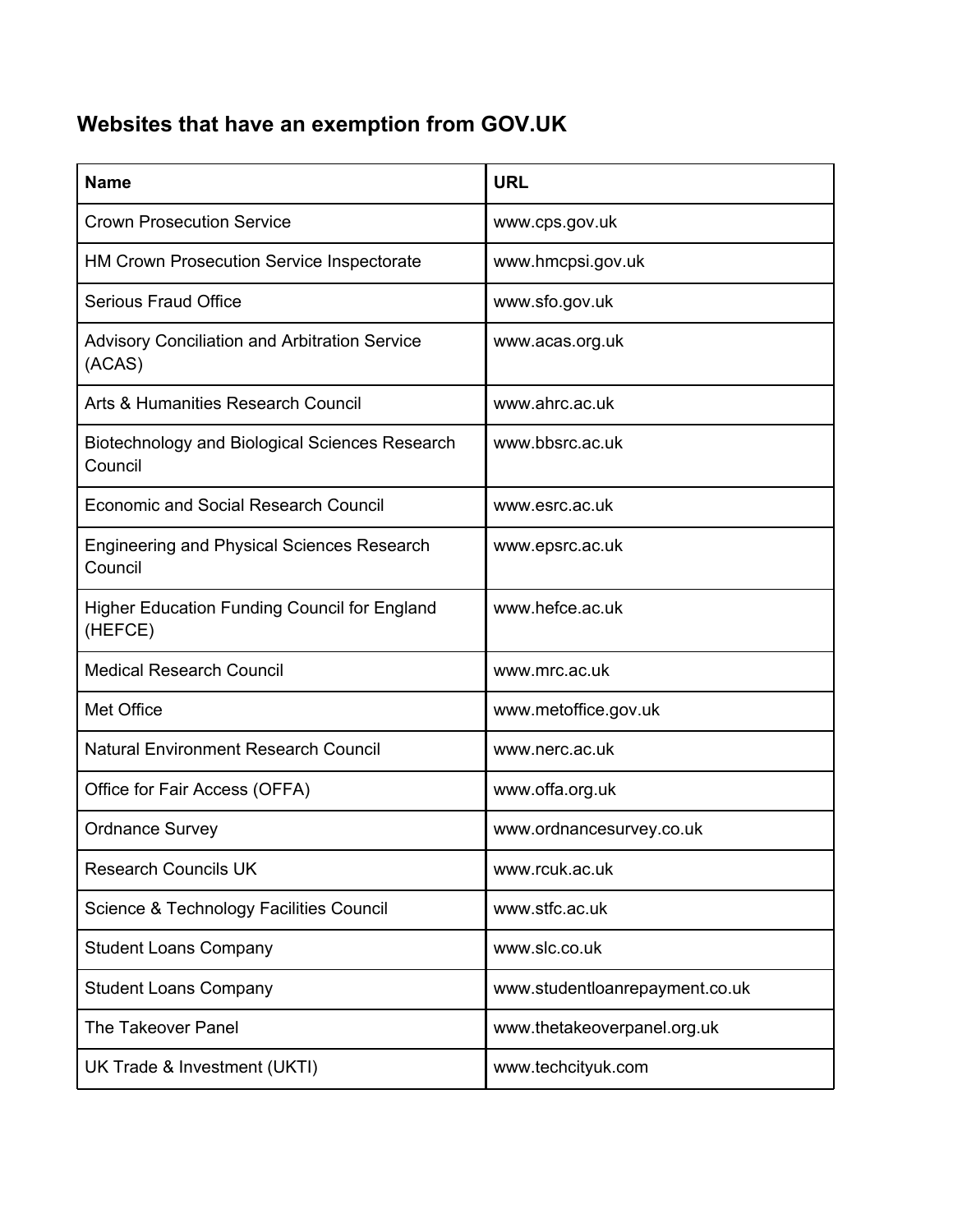| UK Trade & Investment (UKTI)                                   | www.opentoexport.com                                      |
|----------------------------------------------------------------|-----------------------------------------------------------|
| Prince of Wales                                                | www.princeofwales.gov.uk                                  |
| Royal                                                          | www.royal.gov.uk                                          |
| Independent                                                    | www.independent.gov.uk                                    |
| <b>Architects Registration Board</b>                           | http://www.arb.org.uk/                                    |
| <b>Audit Commission</b>                                        | http://www.audit-commission.gov.uk/Pages/<br>default.aspx |
| <b>Fire Service College</b>                                    | http://www.fireservicecollege.ac.uk/                      |
| Independent Housing Ombudsman                                  | http://www.housing-ombudsman.org.uk/                      |
| <b>Local Government Ombudsman</b>                              | http://www.lgo.org.uk/                                    |
| London Thames Gateway UDC                                      | http://ltgdc.org.uk/                                      |
| Queen Elizabeth II Conference Centre                           | http://www.qeiicc.co.uk/                                  |
| Valuation Tribunal for England / Valuation Tribunal<br>Service | http://www.valuationtribunal.gov.uk/<br>Home.aspx         |
| <b>West Northants UDC</b>                                      | http://www.wndc.org.uk/                                   |
| Arts Council England                                           | www.artscouncil.org.uk                                    |
| <b>BBC</b>                                                     | www.bbc.co.uk                                             |
| <b>British Film Institute</b>                                  | www.bfi.org.uk http://industry.bfi.org.uk                 |
| Channel 4                                                      | www.channel4.com                                          |
| <b>English Heritage</b>                                        | http://www.english-heritage.org.uk/                       |
| <b>Gambling Commission</b>                                     | www.gamblingcommission.gov.uk                             |
| Heritage Lottery Fund                                          | www.hlf.org.uk                                            |
| <b>Historic Royal Palaces</b>                                  | http://www.hrp.org.uk/                                    |
| Horserace Betting Levy Board                                   | www.hblb.org.uk                                           |
| National Lottery Commission                                    | www.natlotcomm.gov.uk                                     |
| Ofcom                                                          | www.ofcom.org.uk                                          |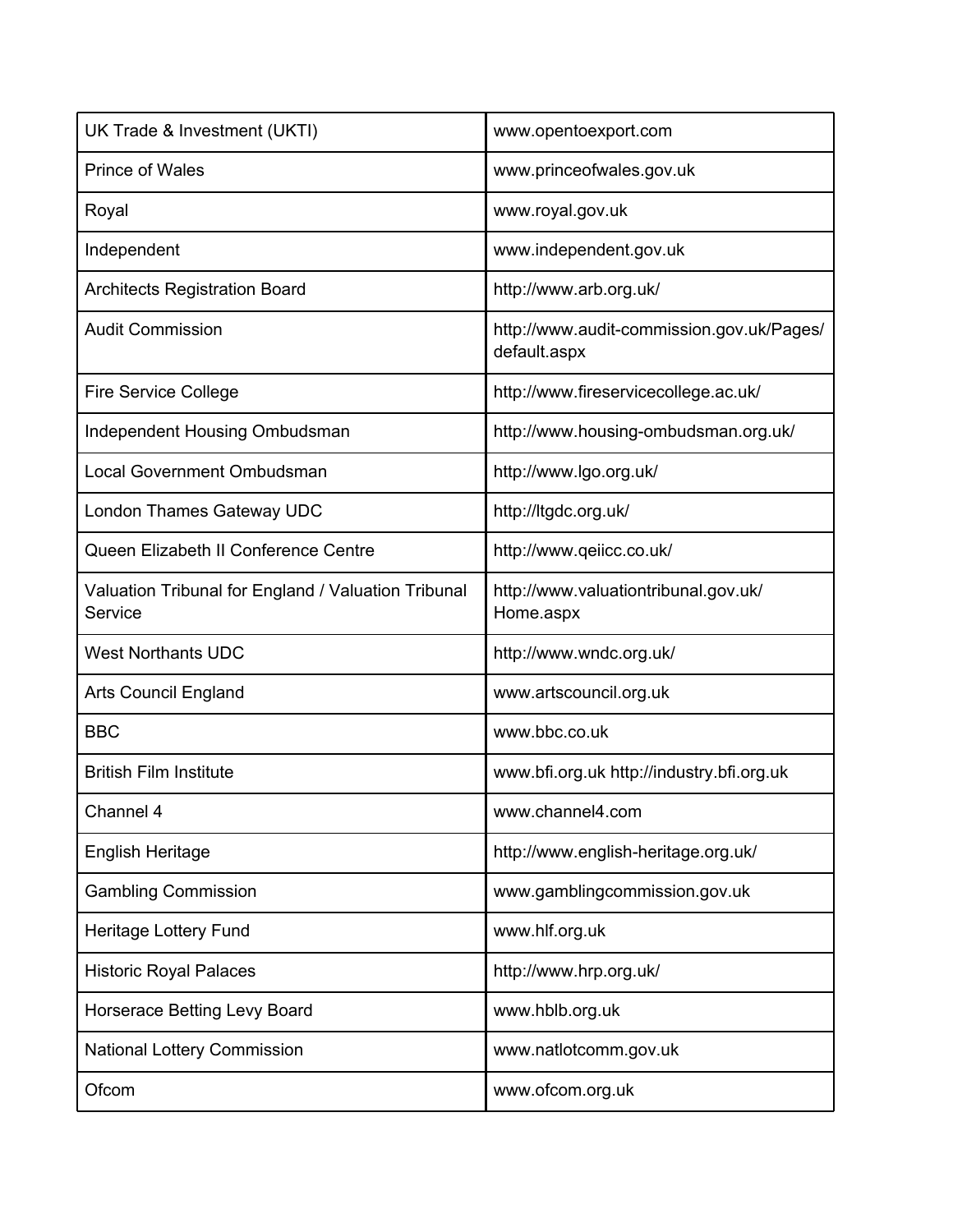| <b>Public Lending Right</b>                                                     | http://www.plr.uk.com/           |
|---------------------------------------------------------------------------------|----------------------------------|
| S <sub>4</sub> C                                                                | www.s4c.co.uk                    |
| Sport England                                                                   | www.sportengland.org             |
| <b>Sports Ground Safety Authority</b>                                           | www.safetyatsportsgrounds.org.uk |
| The Royal Parks                                                                 | www.royalparks.org.uk            |
| <b>UK Anti-Doping</b>                                                           | www.ukad.org.uk                  |
| <b>UK Sport</b>                                                                 | www.uksport.gov.uk               |
| <b>Visit Britain</b>                                                            | http://www.visitbritain.com      |
| <b>Visit England</b>                                                            | http://www.visitengland.com      |
| Committee on Climate Change                                                     | www.theccc.org.uk                |
| <b>Nuclear Decommissioning Authority</b>                                        | www.nda.gov.uk                   |
| Ofgem                                                                           | www.ofgem.gov.uk                 |
| Agriculture and Horticulture Development board<br>(AHDB)                        | www.ahdb.org.uk                  |
| Agriculture and Horticulture Development board<br>(AHDB)                        | www.bpex.org.uk                  |
| <b>AHVLA Scientific</b>                                                         | www.ahvlascientific.com          |
| Animal Health & Veterinary Laboratories Agency -<br><b>EU Research Projects</b> | www.flu-lab-net.eu               |
| Animal Health & Veterinary Laboratories Agency -<br><b>EU Research Projects</b> | www.esnip3.eu                    |
| Centre for Environment, Fisheries and Aquaculture<br>Science (Cefas)            | www.cefas.defra.gov.uk           |
| <b>Drinking Water Inspectorate</b>                                              | www.dwi.defra.gov.uk             |
| <b>Forestry Commission</b>                                                      | www.forestry.gov.uk              |
| <b>National Forest Company</b>                                                  | www.nationalforest.org           |
| <b>National Parks</b>                                                           | www.nationalparks.gov.uk         |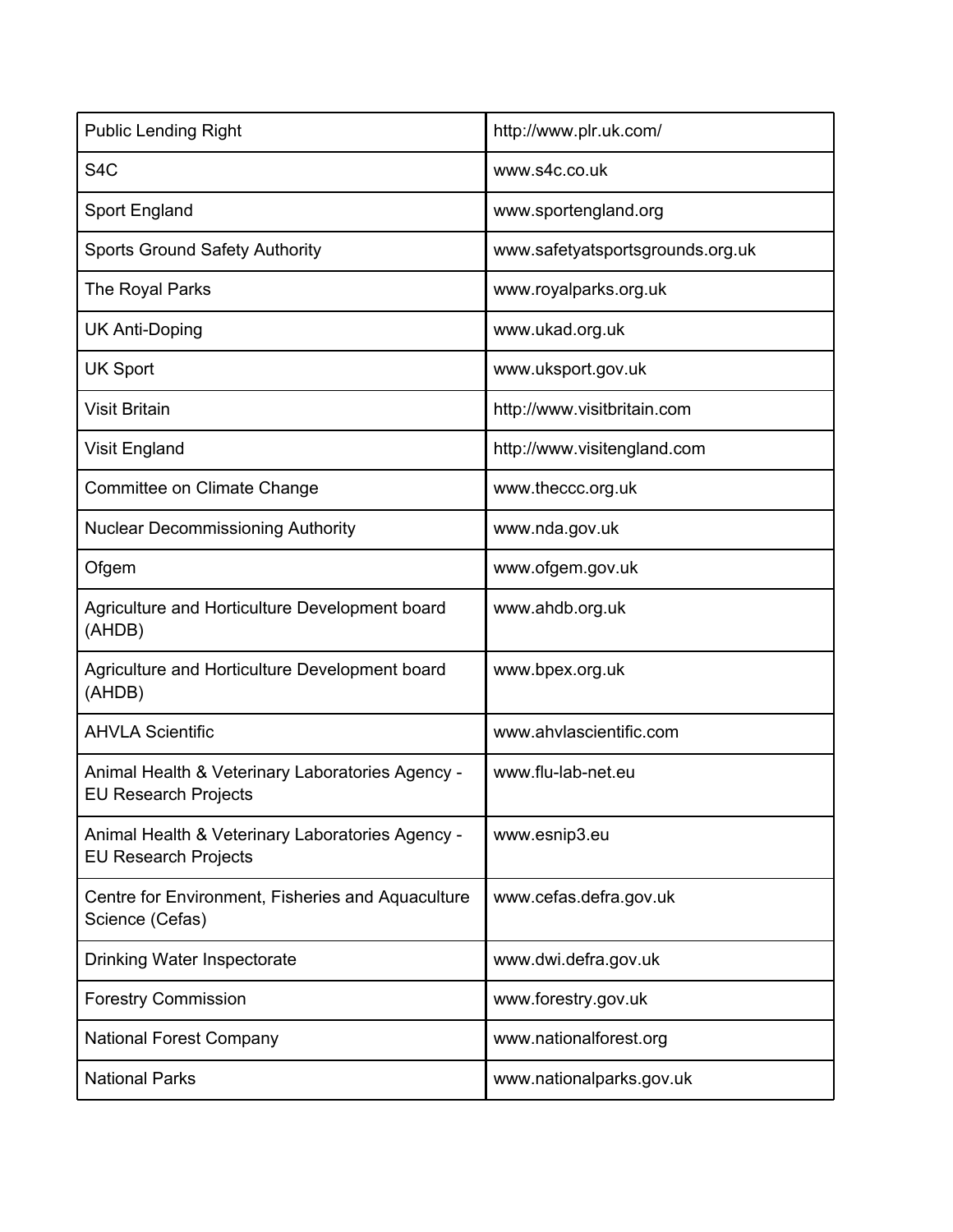| Ofwat                                                              | www.ofwat.gov.uk                                                                                                         |
|--------------------------------------------------------------------|--------------------------------------------------------------------------------------------------------------------------|
| Seafish Industry Authority                                         | www.seafish.org (additionally<br>www.fishandchipsawards.com is being<br>merged into the Seafish.org site this<br>summer) |
| The Food and Environment Research Agency<br>(Fera)                 | www.fera.defra.gov.uk                                                                                                    |
| Waste and Resources Action Programme (WRAP)                        | www.recyclenow.com                                                                                                       |
| Waste and Resources Action Programme (WRAP)                        | www.wrap.org.uk                                                                                                          |
| <b>Joint Nature Conservation Committee</b>                         | http://jncc.defra.gov.uk/                                                                                                |
| Consumer Council for Water (CCWater)                               | www.ccwater.org.uk/                                                                                                      |
| Cafcass                                                            | www.cafcass.gov.uk                                                                                                       |
| <b>Examinations Appeals Board</b>                                  | www.theeab.org.uk                                                                                                        |
| Independent Commission for Aid Impact                              | www.independent.gov.uk/icai                                                                                              |
| <b>Directly Operated Railways</b>                                  | www.directlyoperatedrailways.co.uk                                                                                       |
| Office of Rail Regulation                                          | www.rail-reg.gov.uk                                                                                                      |
| Passenger Focus                                                    | www.passengerfocus.org.uk                                                                                                |
| British Pharmacopoeia (BP)                                         | http://pharmacopoeia.mhra.gov.uk                                                                                         |
| Care Quality Commission (CQC)                                      | www.cqc.org.uk                                                                                                           |
| <b>Healthwatch England</b>                                         | www.healthwatchengland.org.uk                                                                                            |
| <b>Healthwatch England</b>                                         | www.healthwatch.co.uk                                                                                                    |
| Human Fertilisation and Embryology Authority                       | http://www.hfea.gov.uk/                                                                                                  |
| <b>Human Tissue Authority</b>                                      | http://www.hta.gov.uk                                                                                                    |
| National Institute for Biological Standards and<br>Control (NIBSC) | www.nibsc.ac.uk                                                                                                          |
| National Institute for Health and Clinical Excellence<br>(NICE)    | http://www.nice.org.uk/                                                                                                  |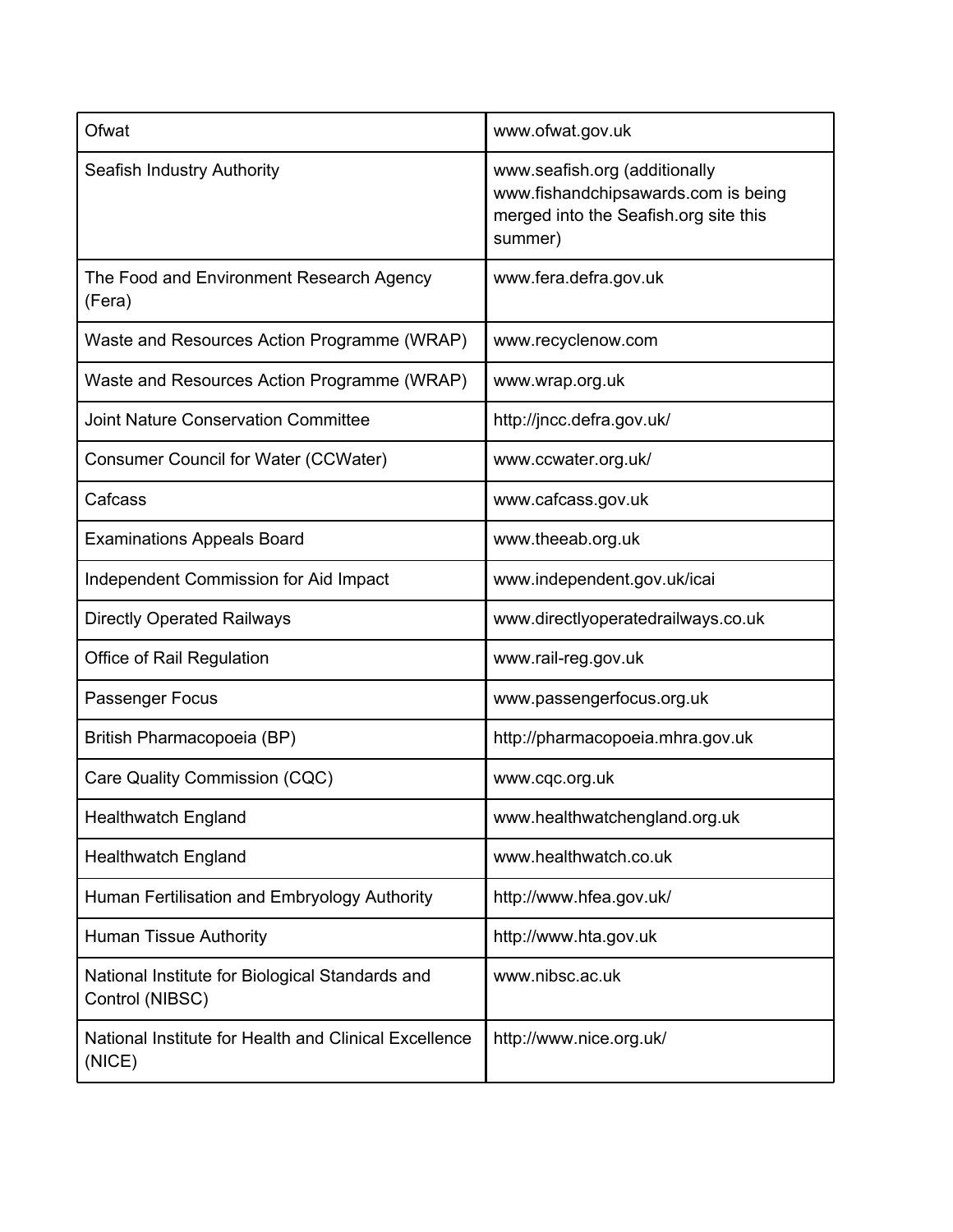| <b>NHS</b>                                                         | www.nhs.uk and all subdomains                                                                                                                                                                         |
|--------------------------------------------------------------------|-------------------------------------------------------------------------------------------------------------------------------------------------------------------------------------------------------|
| <b>Child Maintenance and Enforcement Commission</b>                | Cmoptions.org                                                                                                                                                                                         |
| Health & Safety Laboratory (HSL)                                   | www.hsl.gov.uk                                                                                                                                                                                        |
| <b>Health and Safety Executive</b>                                 | www.hse.gov.uk                                                                                                                                                                                        |
| Pension Protection Fund Ombudsman (PPFO)                           | www.ppfo.org.uk                                                                                                                                                                                       |
| Pensions Ombudsman                                                 | www.pensions-ombudsman.org.uk                                                                                                                                                                         |
| The Pensions Advisory Service                                      | www.pensionsadvisoryservice.org.uk                                                                                                                                                                    |
| The Pensions Regulator                                             | www.thepensionsregulator.gov.uk                                                                                                                                                                       |
| <b>British Council</b>                                             | www.britishcouncil.org/                                                                                                                                                                               |
| <b>FCO Services</b>                                                | www.fcoservices.gov.uk/                                                                                                                                                                               |
| Great Britain China Centre (GBCC)                                  | www.gbcc.org.uk/                                                                                                                                                                                      |
| <b>Marshall Aid Commissions</b>                                    | www.marshallscholarship.org/                                                                                                                                                                          |
| <b>Westminster Foundation for Democracy</b>                        | www.wfd.org                                                                                                                                                                                           |
| <b>Wilton Park</b>                                                 | www.wiltonpark.org.uk                                                                                                                                                                                 |
| Food Standards Agency (FSA)                                        | www.food.gov.uk/                                                                                                                                                                                      |
| The Adjudicator's Office                                           | www.adjudicatorsoffice.gov.uk                                                                                                                                                                         |
| The Adjudicator's Office                                           | www.adjudicators.gov.uk                                                                                                                                                                               |
| <b>National Savings and Investments</b>                            | www.nsandi.com                                                                                                                                                                                        |
| <b>Child Exploitation &amp; Online Protection Agency</b><br>(CEOP) | www.ceop.police.uk                                                                                                                                                                                    |
| Equality and Human Rights Commission (EHRC)                        | http://www.equalityhumanrights.com/                                                                                                                                                                   |
| Her Majesty's Inspectorate of Constabulary (HMIC)                  | www.hmic.gov.uk                                                                                                                                                                                       |
| Hillsborough Independent Panel                                     | http://hillsborough.independent.gov.uk/<br>index.html (currently in operation) http://<br>panel.hillsborough.independent.gov.uk/<br>index.html (to be temporarily created one<br>week before go live) |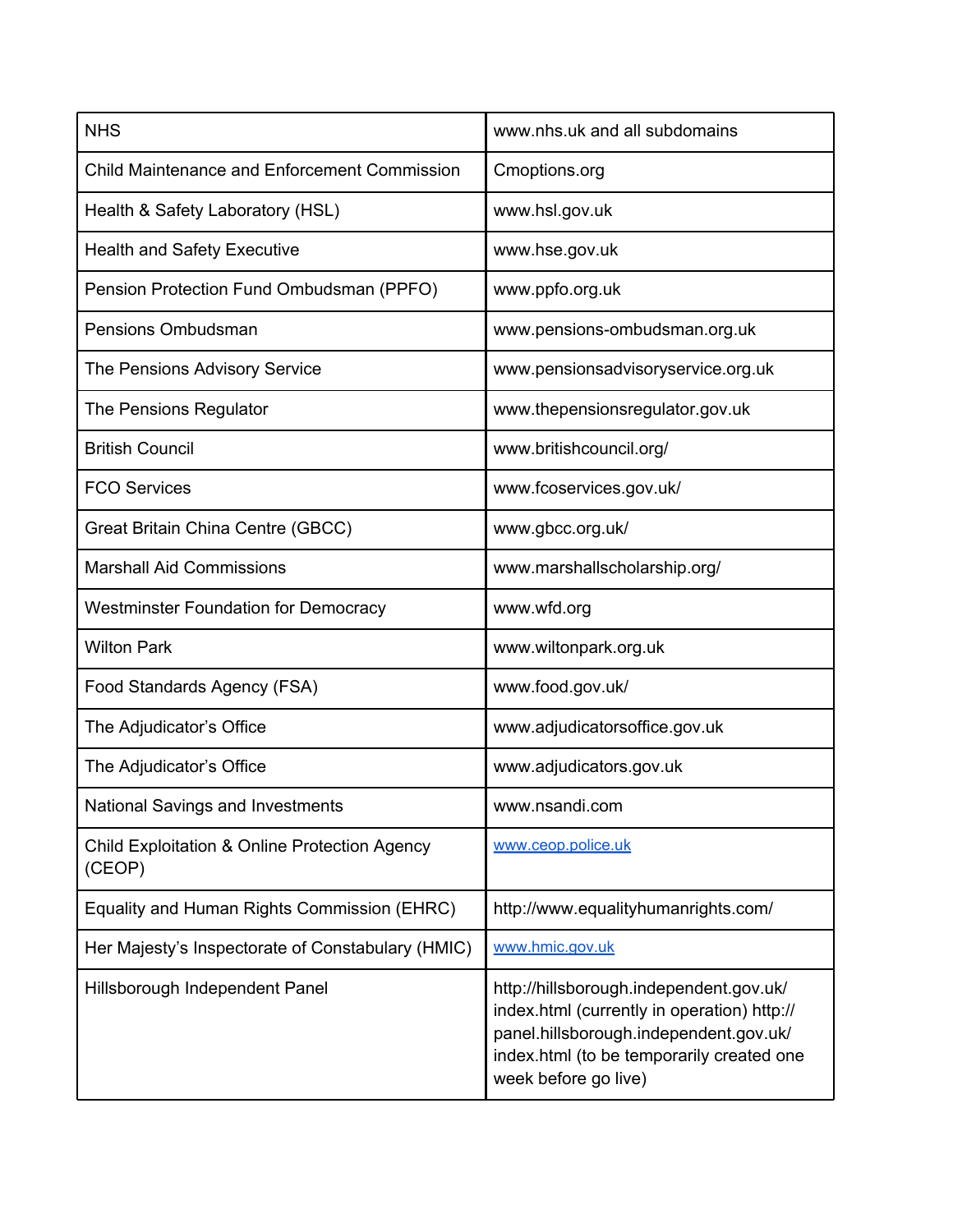| Independent Police Complaints Commission (IPCC)                                                     | www.ipcc.gov.uk                                                        |
|-----------------------------------------------------------------------------------------------------|------------------------------------------------------------------------|
| Independent Reviewer of Terrorist Legislation                                                       | www.independent.gov.uk/terrorism-<br>legislation-reviewer              |
| <b>National Crime Agency</b>                                                                        | To be published                                                        |
| <b>Office of Surveillance Commissioners</b>                                                         | www.surveillancecommissioners.independe<br>nt.gov.uk                   |
| Security Industry Authority (SIA)                                                                   | http://www.sia.homeoffice.gov.uk/                                      |
| Security Industry Authority (SIA)                                                                   | https://portal.the-sia.org.uk/web/start.swe                            |
| Security Industry Authority (SIA)                                                                   | www.assessment.sia.homeoffice.gov.uk/<br>home/acs/members/acslogin.htm |
| Serious Organised Crime Agency (SOCA)                                                               | www.soca.gov.uk                                                        |
| The Investigatory Powers Tribunal                                                                   | http://www.ipt-uk.com                                                  |
| <b>British Forces Germany (BFGNet)</b>                                                              | www.bfgnet.de                                                          |
| Defence Academy (DA)                                                                                | www.da.mod.uk                                                          |
| Defence Advisory Notice System (DNotice)<br>(Defence, Press and Broadcasting Advisory<br>Committee) | www.dnotice.org.uk                                                     |
| Defence Sixth Form College (DSFC)                                                                   | www.dsfc.ac.uk                                                         |
| Defence Support Group (DSG)                                                                         | www.dsg.mod.uk                                                         |
| <b>Proud to Serve</b>                                                                               | www.proud2serve.net                                                    |
| Service Complaints Commissioner (SCC)                                                               | http://<br>armedforcescomplaints.independent.gov.uk                    |
| <b>Service Prosecuting Authority (SPA)</b>                                                          | http://spa.independent.gov.uk                                          |
| Sovereign Base Area Cyprus (SBA)                                                                    | www.sba.mod.uk                                                         |
| UK Hydrographic Office (UKHO)                                                                       | www.ukho.gov.uk                                                        |
| HM Inspectorate of Prisons                                                                          | http://www.justice.gov.uk/about/hmi-prisons                            |
| HM Inspectorate of Probation                                                                        | http://www.justice.gov.uk/about/hmi-<br>probation                      |